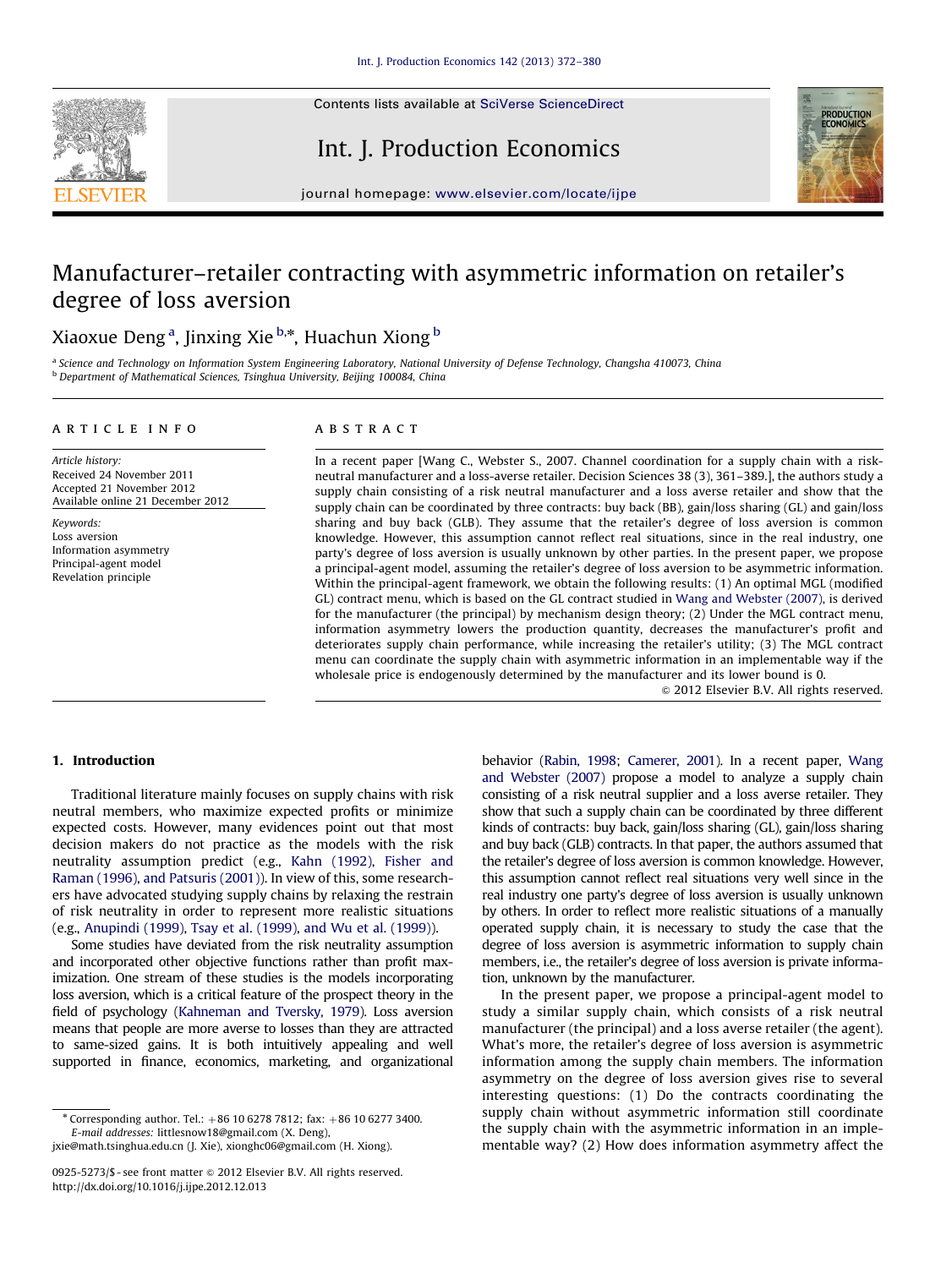production quantity of the supply chain, total supply chain profit, manufacturer's profit and the retailer's utility?

Generally, in a principal-agent model, an optimal contract menu should be found standing at the point of the principal. For the agent, there is a participation constraint: the agent should get a profit or utility that is greater than its reservation one. Following this principle, we identify an optimal truth-telling contract menu (truth-telling means the contract menu can induce the retailer to report the truthful degree of loss aversion) by assembling some modified GL contracts. Furthermore, we find that under the optimal contract menu, the supply chain production quantity is smaller, total supply chain profit is lower, the manufacturer's profit is lower and the retailer's utility is higher with asymmetric information than without it. We also show that the coordinating contracts provided in [Wang and Webster \(2007\)](#page--1-0) cannot coordinate the supply chain with the asymmetric information in an implementable way. However, under the optimal contract menu, the supply chain can be coordinated if the wholesale price is endogenously determined by the manufacturer and its lower bound is 0.

Next, we review the literature related to the present paper. First, the present paper is related to the supply chain models which deviate from the assumption of risk neutrality. There are mainly two streams of this literature: models incorporating risk aversion and models incorporating loss aversion.

The literature considering risk averse decision makers is rich (e.g., [Lau \(1980\),](#page--1-0) [Eeckhoudt et al. \(1995\)](#page--1-0), [Agrawal and Seshadri](#page--1-0) [\(2000\)](#page--1-0), [Gan et al. \(2004](#page--1-0), [2005\), Choi \(2007\),](#page--1-0) [Choi et al. \(2008a,](#page--1-0) [2008b\), Wei and Choi \(2010\)](#page--1-0), [Chiu et al. \(2011\)](#page--1-0), [Choi and Chiu](#page--1-0) [\(2012\)](#page--1-0)). [Lau \(1980\),](#page--1-0) [Eeckhoudt et al. \(1995\)](#page--1-0), [Choi et al. \(2008a\)](#page--1-0) and [Choi and Chiu \(2012\)](#page--1-0) investigate the optimal decisions of risk averse newsvendors under various risk measures (e.g., meanvariance, mean-downside-risk, etc.). [Gan et al. \(2004\)](#page--1-0) provide the definition of coordination of supply chains consisting of risk averse members. [Choi et al. \(2008b\),](#page--1-0) [Wei and Choi \(2010\)](#page--1-0) and [Chiu et al.](#page--1-0) [\(2011\)](#page--1-0) consider the issues of supply chain coordination based on well-known contracts such as the buyback contract, the wholesale pricing and profit sharing contract and the target sales rebate contract. [Agrawal and Seshadri \(2000\)](#page--1-0) and [Gan et al. \(2005\)](#page--1-0) propose new contracts to improve supply chain performance and achieve supply chain coordination. [Choi \(2007\)](#page--1-0) studies fashion retailers' pre-stocking and pricing decisions with risk considerations. Unlike these papers which assume that supply chain members are risk averse, our paper employs a loss aversion framework.

The studies on loss aversion are relatively limited but are growing fast in recent years. [Sorger \(1998\)](#page--1-0), [Greenleaf \(1995\),](#page--1-0) [Kopalle et al. \(1996\)](#page--1-0), [Fibich et al. \(2003\)](#page--1-0) and [Popescu and Wu](#page--1-0) [\(2007\)](#page--1-0) discuss the optimal pricing strategies of firms when considering customers' reference and loss aversion effects on historical prices. Schweitzer and Cachon (2000) and [Wang and Webster](#page--1-0) [\(2009\)](#page--1-0) discuss the optimal decisions for loss averse newsvendors. More generally, an exponential-type S-shaped utility function is used in [Zhao et al. \(2009\).](#page--1-0) Recently, [Ma et al. \(2012\)](#page--1-0) deal with a lossaverse newsvendor model with two ordering opportunities and market information updating. The above papers only analyze the decision making of a single enterprise rather than a supply chain. [Ho](#page--1-0) [and Zhang \(2008\)](#page--1-0) conduct a laboratory study to investigate how the use of the fixed fee in pricing contracts affects market outcomes of a manufacturer-retailer channel. [Wang \(2010\)](#page--1-0) proposes a model where multiple newsvendors with loss aversion compete for inventory from a risk neutral supplier and identify two kinds of effects: demand stealing effect and loss aversion effect. It is shown that while the demand stealing effect increases total order quantity, the loss aversion effect decreases total order quantity. [Shen et al. \(2011\)](#page--1-0) investigate a supply chain contract model where a loss-averse manufacturer purchases the components at a fixed price in advance and if there is a shortage, he will purchase extra units at a stochastic price. [Liu et al. \(2013\)](#page--1-0) study a newsvendor game in which two substitutable products are sold by two different retailers (newsvendors) with loss-averse preferences. All the literature above assumes complete information, including the supply chain (channel) members' degrees of loss aversion. In contrast, the present paper assumes that the retailer's degree of loss aversion is asymmetric information.

Second, the present paper is also related to the principal-agent models which consider asymmetric information. Although the publications in this area are rich, they mainly focus on two kinds of asymmetric information: production cost information and market demand information. Examples for the first kind of asymmetric information include [Corbett and de Groote \(2000\),](#page--1-0) [Ha \(2001\)](#page--1-0) etc., and examples for the second kind include [Cachon](#page--1-0) [and Lariviere \(2001\)](#page--1-0), [Ozer and Wei \(2006\)](#page--1-0) etc. More recently, new types of asymmetric information have emerged into literature, for example, quality (e.g., [Kaya and Ozer \(2003\)\)](#page--1-0), and risk sensitivity ([Wei and Choi, 2010 and Xiao and Yang, 2009\)](#page--1-0). Different from their papers, our work considers asymmetric information on supply chain member's degree of loss aversion.

Finally, the present paper is related to the literature on supply chain contracts and supply chain coordination. For this literature, see the comprehensive review by [Cachon \(2003\).](#page--1-0)

The rest of the paper proceeds as follows. In Section 2, we describe our principal-agent model. In [Section 3](#page--1-0), assuming the wholesale price exogenously determined, we provide the optimal contract menu for the manufacturer and analyze the effects of information asymmetry. [Section 4](#page--1-0) discusses the cases of endogenous wholesale price and [Section 5](#page--1-0) investigates the issues of supply chain coordination. Finally, in [Section 6,](#page--1-0) we come to the concluding remarks and future research directions.

#### 2. Principal-agent model

Consider a supply chain consisting of one manufacturer (she) and one retailer (he). There is one selling season with stochastic demand for a single product and a single opportunity for the retailer to order inventory from the manufacturer before the selling season begins. The product is produced by the manufacturer at a unit cost  $c$  and sold by the retailer to customers at an exogenous retail price p. Leftover products at the end of the selling season are salvaged with a value of s per unit( $s < c < p$ ). Without loss of generality, s is normalized to 0. The manufacturer sells products to the retailer at a wholesale price w. The market demand D possesses a cumulative distribution function (CDF)  $F(x)$ and a probability density function (PDF)  $f(x)$ . The CDF  $F(x)$  is defined over an interval  $I \subset [0,+\infty)$  (we normalize the lower bound of I to 0 without loss of generality). As in most contract literature based on the newsvendor framework (e.g. [Tsay et al.](#page--1-0) [\(1999\),](#page--1-0) [Cachon \(2003\)\)](#page--1-0), we assume  $F(x)$  is differentiable and strictly increasing on I. All parameters above are assumed to be common knowledge.

According to [Wang and Webster \(2007\)](#page--1-0), we further assume that the manufacturer, which is the principal, is risk neutral, and the retailer (the agent) is loss averse, since the manufacturer can diversify her assets across multiple firms, while the retailer's income is tied to the manufacturer. Specifically, we assume that the retailer has a kinked piecewise linear utility function as

$$
U(x) = \begin{cases} x - x_0, & \text{if } x > x_0, \\ \lambda(x - x_0), & \text{if } x \le x_0, \end{cases}
$$

where  $x_0$  is the reference point of the profit and  $\lambda$  ( $\lambda \ge 1$ ) is a coefficient that measures the degree of loss aversion (larger  $\lambda$ represents higher degree of loss aversion). Although this piecewise